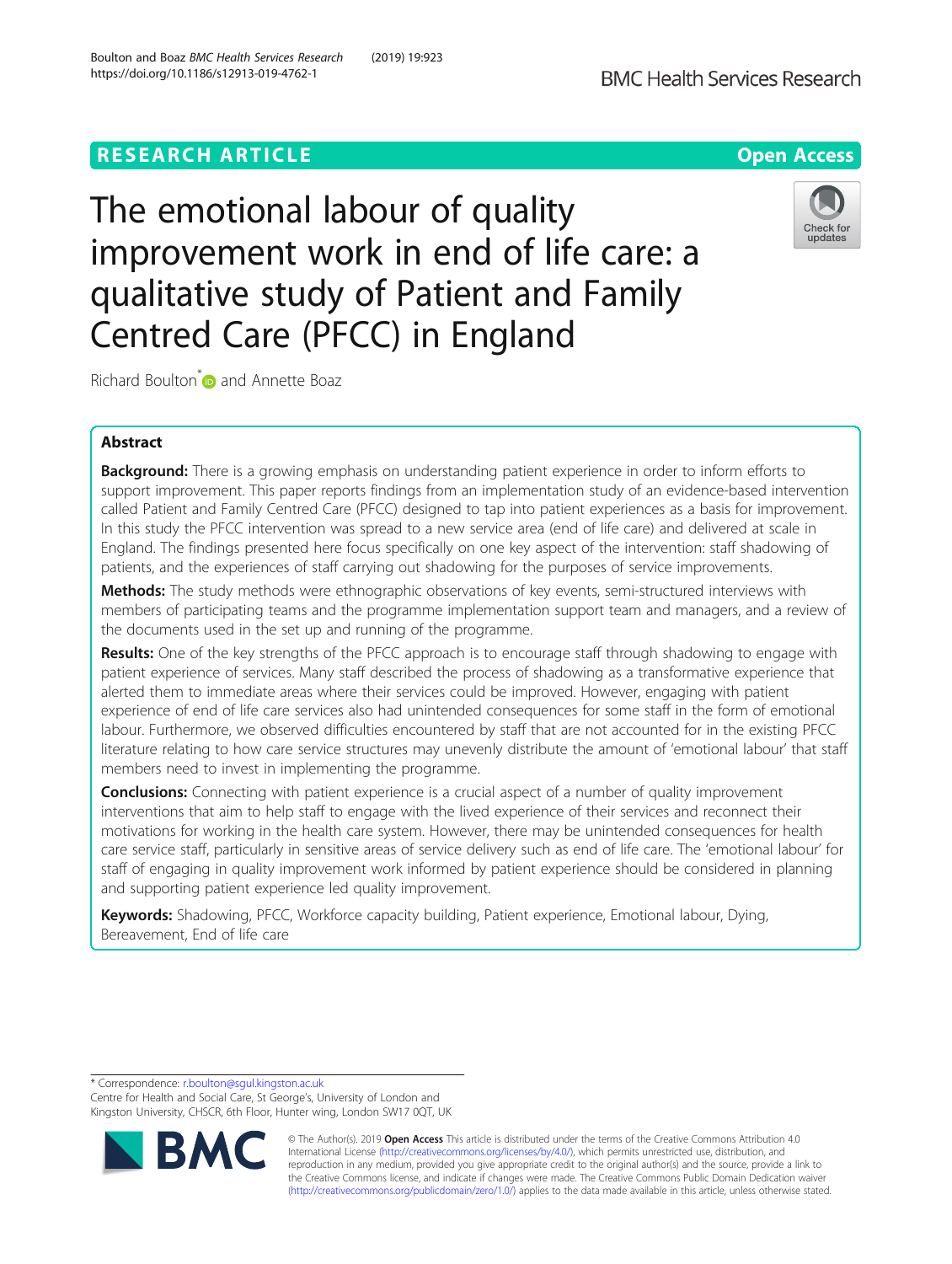# Background

Transforming health care organisations through quality improvement work is gaining considerable attention in the UK NHS and in other countries (Eccles et al., 2009; Glasgow et al., 2012). A wide range of tools and techniques have emerged to support quality improvement activities (Greenhalgh et al., 2004; Nilsen, 2015). In particular, there is a growing emphasis on patient experience as a means to build capacity and support improvement (Bate and Robert, 2006; Callard and Rose, 2012; Rose, 2014). In 2015 the Point of Care Foundation<sup>1</sup> received funding from the UK Health Foundation Spreading Improvement programme, and set up a programme titled: 'Living well to the Very End'. In this programme the Point of Care Foundation used an evidence-based approach called Patient and Family Centred Care (PFCC) to support improvement. PFCC was originally developed by the Innovation Centre at the University of Pittsburgh Medical Centre [[1](#page-7-0)]. It has subsequently been adapted and refined by the Point of Care Foundation team through its application in previous improvement programmes. The programme has six core elements<sup>2</sup> designed to establish infrastructure for improvement, understand the current and ideal state of the service and work to deliver improvements. This article will focus on one of these core elements; patient shadowing. As detailed in the original PFCC literature from Pittsburgh by DiGioia and colleagues  $[1]$  $[1]$ , shadowing is designed to be a transformative experience for health care service staff, where practitioners see the service from the perspective of patients (and their families) and in the process not only see the problems with their service but are also able to empathise from the perspective of the patient and possibly pre-empt their reactions to receiving care and build service capacity in response. The programme originators describe the importance of shadowing as follows:

"Perhaps more than any other segment of the experience improvement process, shadowing, and care flow mapping created a sense of empathy and urgency among caregivers by highlighting and clarifying the patient and family experience in a way that cannot be understood unless one "walks in their footsteps." Brown (2009) writes in 'Change by Design: How Design Thinking Transforms Organizations and Inspires Innovation' that observation leads to empathy, which, in turn, leads to a sense of urgency and action; empathy "is how we translate observations into insights." Traditional methods of asking people how to improve a service (e.g., focus groups and surveys) seem simple and logical, and they do have a role in PFCC; yet such methods usually lead to incremental improvements rather than insights that lead to innovation and transformation [\[2](#page-7-0)]."

The Point of Care Foundation identified end of life care as a priority topic that could benefit from PFCC improvements. In particular, it was felt that there was a degree of uncertainty about how best to deliver good quality end of life care, along with a new policy response from NHS England detailing the ambitions for palliative and end of life care going forwards (National  $[3, 4]$  $[3, 4]$  $[3, 4]$ ).

The goals of the 'Living Well to the Very End' programme were to develop and apply PFCC by:

- Building capacity and capability in patient-centred quality improvement using PFCC methods across the English NHS
- Demonstrating the utility of PFCC methods for improving end of life care
- Developing an on-going mechanism for spread of expertise in PFCC methods nationally
- Contributing to the body of knowledge about scaling up health care innovations.

The programme was delivered in two phases through four workshop style learning events where service teams would receive training and guidance on the intervention. In the first phase the Point of Care Foundation team worked with local teams to implement PFCC in end of life care in eight acute and community settings in the South of England. In the second phase the team provided a lighter touch support with additional peer coaching to sixteen end of life care teams across a wider range of settings including care homes and hospices as well as acute settings across England. At the end of each phase of the programme participants came together for a celebration event where they shared their services improvements. In total the programme ran for 3 years from 2015 to 2018.

To evaluate the programme an independent research team comprising the two authors of this paper was commissioned. This paper presents findings from the

<sup>&</sup>lt;sup>1</sup>The Point of Care Foundation is an independent charity that undertakes research to identify and test the most promising interventions to promote patient focused improvement in the NHS. <https://www.pointofcarefoundation.org.uk/>

<sup>&</sup>lt;sup>2</sup>The 6 steps that comprise the PFCC are: 1. Identify a care experience 2. Form a guiding council to oversee the work 3. Evaluate the current state, (e.g. shadowing, care flow mapping, patient story telling) 4. Set up working groups to take the work forward 5. Develop a shared vision for an ideal patient experience (using a driver diagram and elevator pitch) 6. Identify and take forward the individual projects. More details can be found in the Point of Care Foundation toolkit: [https://www.pointofcarefoundation.org.uk/resource/patient-family](https://www.pointofcarefoundation.org.uk/resource/patient-family-centred-care-toolkit/)[centred-care-toolkit/](https://www.pointofcarefoundation.org.uk/resource/patient-family-centred-care-toolkit/)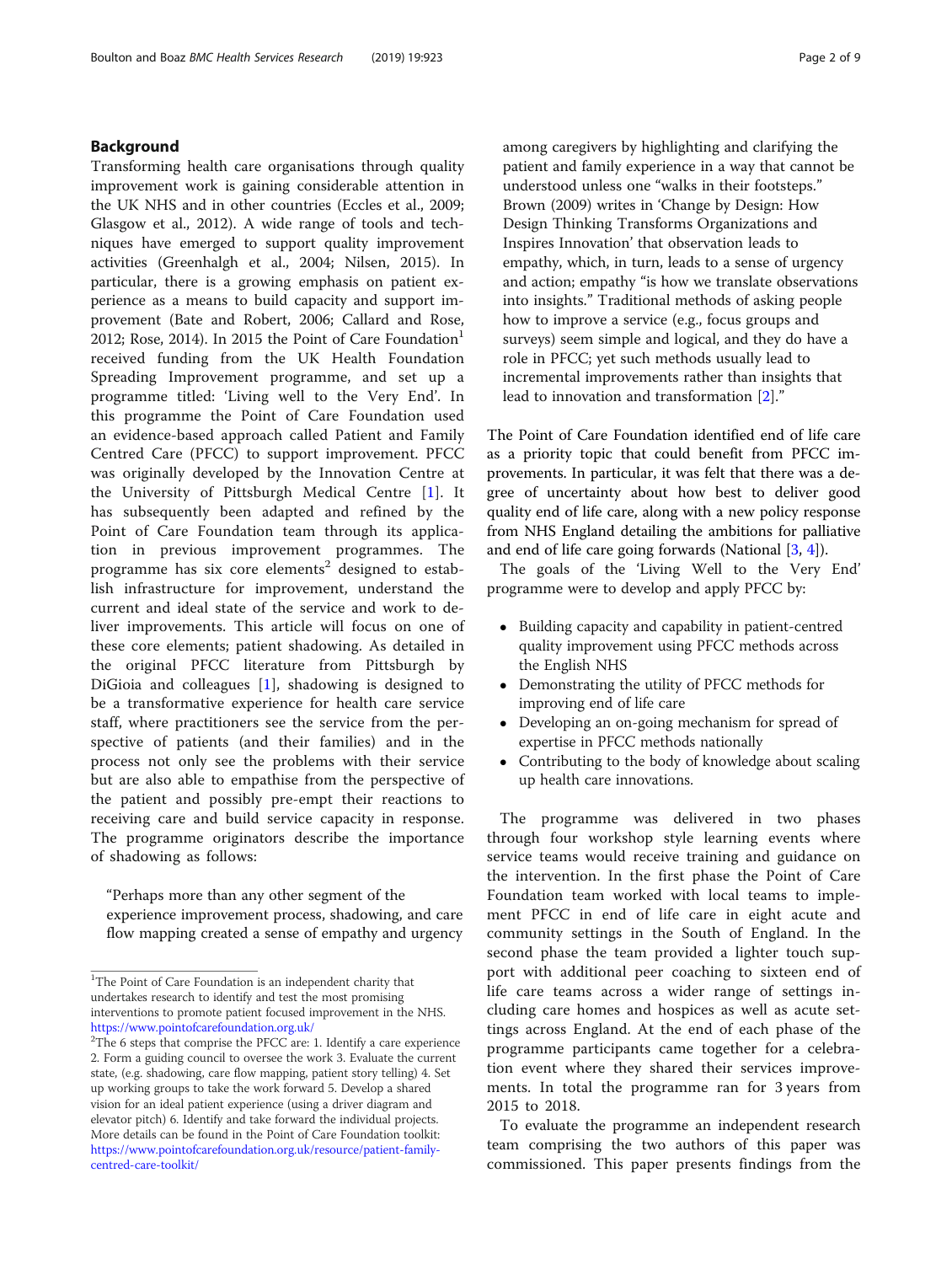independent evaluation of the programme. It focuses in particular on the impact of shadowing on the service staff carrying out the implementation work. In order to frame analysis of the data this paper draws upon wider literature from the social sciences to expand the existing literature on evaluating improvement interventions and implementation science initiatives. Literature from the sociology of dying and bereavement argues that death in contemporary society is often sequestered and hidden away behind the walls of the hospital or hospice [[5](#page-7-0), [6\]](#page-7-0). This sequestration often means that the struggles of caring for dying people and supporting people facing loss and grief before and after death are often over looked  $([7];$  $([7];$  $([7];$  Hospice Friendly Hospitals  $[8, 9]$  $[8, 9]$  $[8, 9]$  $[8, 9]$ ). As a result the challenges of end of life care may result in difficulties in delivering improvement programmes as intended as staff may need support and solicitude in ways other services may not. This opens up the question of the suitability of generalised improvement programs for use in sensitive service areas like end of life care. Emotional labour theory demonstrates how workforce strains can stem from incidences where emotions have been felt but not adequately expressed, resulting in emotional dissonance [[10,](#page-7-0) [11\]](#page-8-0). Dissonance can occur when staff are being asked to change services or take on new responsibilities, particularly when undertaking such ventures tends to be unevenly distributed to certain individuals or groups of staff. We draw on emotional labour theory to consider if the use of improvement programmes may provoke sensitivities and insecurities in individuals and service structures [\[12](#page-8-0), [13\]](#page-8-0). We discuss how the extent of emotional dissonance among staff may be even greater when improvement approaches are applied to sensitive service areas such as end of life care.

# Methods

The research set out in this paper originates from an evaluation of the PFCC programme, and uses data collected in the evaluation to explore the use of shadowing in end of life care services. The overall approach of the evaluation was ethnographic. Ethnography can contribute to process evaluation by providing rich accounts of activities, projects and programmes (Hammersley and Atkinson 2007, Vougioukalou et al. 2018). Within the ethnography, interviews and documentary analysis were added to incorporated multiple methods and varied lines of inquiry, to achieve 'within research' and 'between method' triangulation (Denzin 1989). The evaluation team was supported by an evaluation steering group, drawing on expertise in implementation and improvement, evaluation and end of life care. The team was also in regular contact with the implementation team based at the Point of Care Foundation (who were delivering and supporting the programme).

The study collected data on both phases of the intervention. The first phase of the programme involved observations at the learning events for staff, analysis of project documents, semi-structured interviews with staff and focus groups. The research activities focused more heavily on four of the eight sites, in order to provide more in depth case studies of the sites with the resources available. The four sites were selected to achieve variation based on three criteria: types of health care setting, geographical spread within the programme area (South of England) and rural/ urban setting. Based on these criteria the sites were paired and one site selected at random from each pair. Four final sites were selected which have been anonymised here for ethical reasons. One site was excluded as the applicants had identified particular ethical issues related to its patient population. These included the need to minimise burden on patients linked to research participation and potential risks for the lone researcher conducting interviews in drug and alcohol service settings. The fieldwork at the four case study sites involved a combination of site visits, face-toface interviews and telephone interviews. The wider applicability of the findings from the four sites was explored through telephone interviews with staff in the remaining four sites.

The evaluation of the second phase (where PFCC was used in sixteen further organisations) involved further event observations (including more informal interviews with event participants), document analysis and semi structured interviews with staff at four of the sites. Semi structured interviews were also conducted with the coaches who were supporting the teams and with the implementation team. Across the two phases, 36 interviews were conducted, over 116 h of observation were carried out, three site visits to phase one sites were completed and documents were reviewed from the extensive archive of over 700 project documents shared by the implementation team (see Appendix 1 for full details of the methods used, Additional files [1](#page-7-0) and [2\)](#page-7-0). The data were transcribed and uploaded into NVivo and then analysed using grounded theory techniques of open and axial coding. Grounded theory uses inductive reasoning to allow repeated ideas and concepts in qualitative data to be woven together to create hypotheses and theories pertaining to the main concerns for participants (Foley 2015). The themes that emerged were 'the role of shadowing', 'emotional responses to shadowing', 'anxieties to shadowing', and 'resistance to shadowing, which is further broken down to personal and managerial resistance. The initial analysis was presented and discussed with the evaluation steering group at a one day workshop.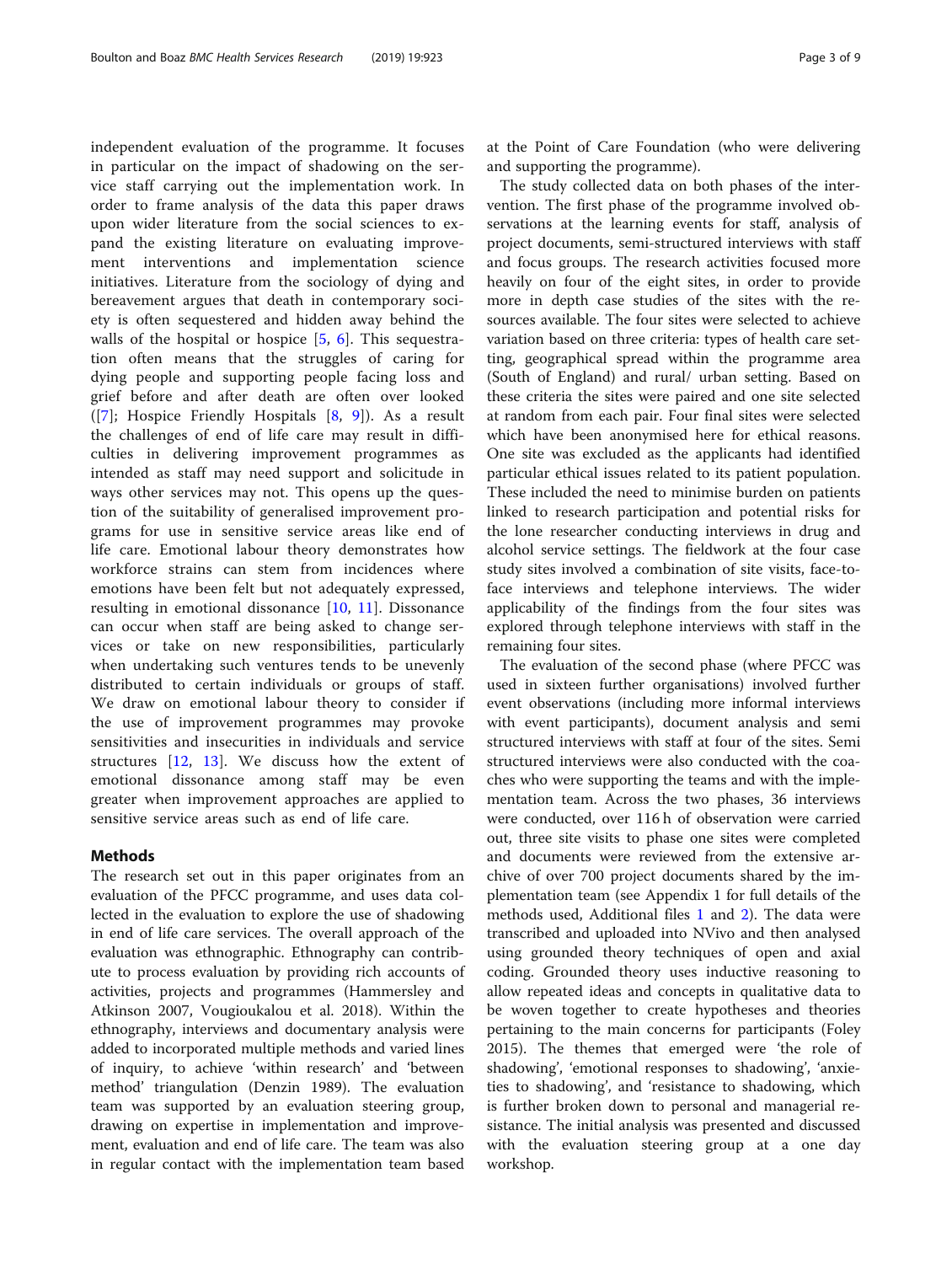# Results

## The role of shadowing

From the very first learning event the importance of shadowing was emphasised by the Point of Care Foundation to participating teams. The booklet distributed at the start of the first session introduced shadowing to the teams:

What is patient shadowing?

As part of the pre-work phase of the programme, we are asking you to understand where care systems and processes currently prevent staff from providing excellent care. Key to this is developing an understanding of what patients' experience as they move along the pathway and through the hospital.

One way to do this is through partnering staff or volunteers with patients, following them through the care pathway from the beginning to the end and reporting on their experiences. From a practical point of view, this may involve shadowing different parts of the pathway with different patients.

Patient shadowing enables real-time feedback to be obtained from patients, it raises staff awareness of the patient experience and it helps staff to understand what is important to patients and their families, not just what staff think is important.

# (PFCC learning event materials: learning event 1)

When programme team members at the Point of Care Foundation were asked in interviews which part of the PFCC was essential the team consistently emphasised the shadowing component as the most important to the successful implementation of the PFCC:

"Interviewer: In terms of when you think about Patient and Family Centred Care, what is it that you think is critical, that does worry you if they don't do?

I mean, shadowing.

# Interviewer: Anything else?

The shadowing, definitely, because I think that is really the crux. That's what changes people's minds. The shadowing's really key to making sure that they get it, and that actually… All the teams turned up at the celebration event, and they said, 'We thought we were going to be working on  $X$ ,  $Y$  and  $Z$ , and then we went through this process, and by actually eventually trusting in the process, we ended up working on

completely different things.' It's so powerful, because we know that what we've worked on are the real priorities. We know that we've used that time really well, we've made a really good difference than if we'd just gone ahead and done things anyway. I know there's been a little bit of resistance. Some of the teams, they come and ask you, 'Well we work in the service every day? We know what the problems are, we know what it's

kind of attitude, and unless they actually do the shadowing then they won't get it. I think that, definitely." (Programme Team member 2)

like, we don't need to.' I worry about converting that

Therefore, one theme that figured largely in the evaluation of the programme is the role of shadowing in fulfilling the aims set out by the programme and the ways in which teams have dealt with and responded to shadowing. The aim of the programme was to enable practitioners to process and interpret care situations with empathy towards patients and families as needed and as they arise. To achieve this, shadowing was adopted as the key 'mechanism driving change'. Effective shadowing should have the role of helping staff to "walk in patients' shoes" and become aware of things that could improve services based on their observations. The following quotation provides an illustration based on a staff experience of shadowing a patient in his side room:

"On one side, there's a staff toilet and on the other side there's a patient's toilet! For a patient who is very unwell like that, very poorly, we would leave the door open, but it meant it was very noisy and the supper trolley came. Somebody brought a hot meal which was inappropriate, and I looked around the room when the nurses had left, the last IV bag was still there and it was really - we should have taken that out. It was very informative and I realised we needed to buy some proper door stops and not be propping the door open, and things like that. I was there, I was able to help give him some symptom management because he wasn't very comfortable. That was helpful for his care. It was very interesting, and it was very interesting watching the communication as well." (Hospital 2, Practice Development Nurse)

Clearly evident here is the potential of shadowing as a means to increase staff awareness of the services they are delivering. In order for shadowing to take effect care practices must stand out to staff when they have not previously. Or to put it another way, staff must feel what DiGioia (2010 p.541) describes as the 'urgency and empathy' and the transformative effect of shadowing. The following quote reflects the experience of shadowing as described by a staff member: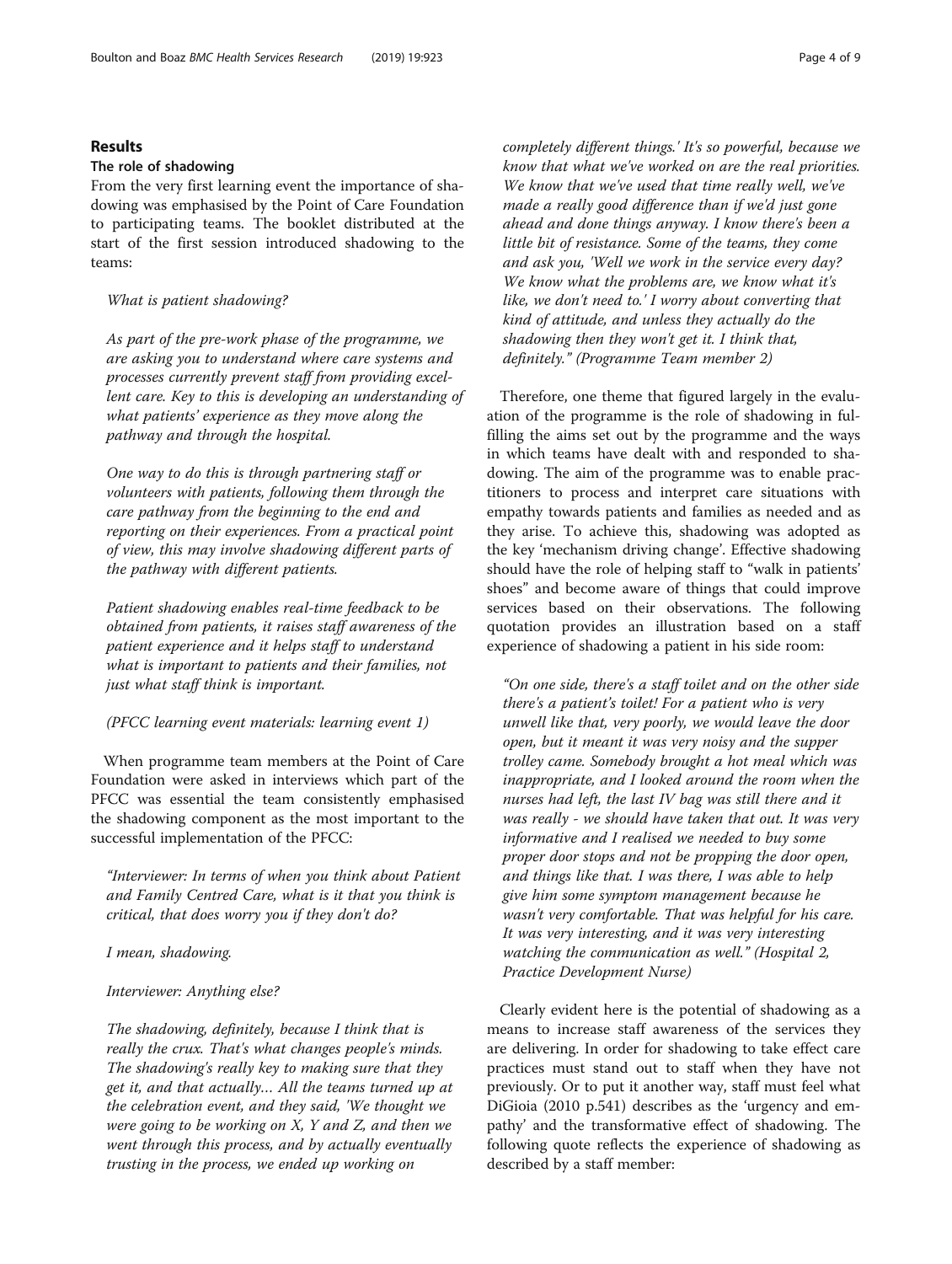"I think that's really where the shadowing helped. That really sort of helped open people's eyes. I think taking a step back and being able to look in on something that you don't normally look in on - you are in the throes of it - I think really helped the team identify where they thought things could improve in terms of patient experience. Hopefully over time, because it's come from within - and I think that's one of the fundamental things over the two years is trying to find your champion from within the team, as opposed to feeling like you're doing something on top of somebody. It very much is sort of grassroots grown up." (Hospital 2, End of Life Nurse)

Rather than describing shadowing as being a sudden and abrupt 'lightbulb moment' staff seem to describe shadowing as a more gradual process of becoming aware of their service in a new way.

# Emotional responses to shadowing

The overwhelming emotional resonance that staff experience when undertaking shadowing of end of life care services is a consistent theme in the evaluation findings:

"I just thought, oh gosh, it is such a stripped-back experience. The poor man in his gown and his incontinence pad and you just feel… I felt it was very impersonal. The table was there and there was his watch and he did have a mobile phone. His watch and his mobile phone were on the table, and you think, he's not able to use those anymore and these are the bits of him as a person." (Hospital 2, training lead)

This emotional response to shadowing is one that was seen throughout this research and was demonstrated and reported back throughout the learning events. Staff often talked at the events about close personal experiences of family members who had passed away and the care they received. In addition, the emotional power of shadowing was cited by staff at events as initiating many transformative effects. By the end of the programme a celebration event was held where all participating services demonstrated successful improvements made. Some examples included: changing parking arrangements for family members visiting relatives receiving end of life care; reorganising various administrative procedures; assessing the visibility of sensitive wording around the ward; introducing the use of symbols such as butterflies to communicate sensitive information; and rearranging the layout and upkeep of rooms, waiting areas or family rooms (examples drawn from PowerPoint presentations and posters put together by participating teams and presented during the celebration event).

# Anxieties to shadowing

The findings point to several elements of shadowing that staff found caused anxiety, chiefly the concern that partaking in shadowing consisted of putting colleagues under scrutiny:

"So the feedback process after we'd done the shadowing, I think that people felt quite exposed about what might come and what might be seen and what might be shared. There was a lot of nervousness around the shadowing, but people embraced it." (Hospital 2, End of Life Nurse)

For those expressing this concern, staff members were not always optimistic about shadowing and may have had some fear as to what to expect from shadowing. This was also compounded if staff were being asked to do shadowing by more senior members of a team.

"Shadowing is the thing that generates massive anxiety and I remember being asked several questions about that.

Interviewer: what kinds of questions were you asked?

'What were they asking? Consent. What happens if you see something that you're not comfortable with or isn't good practice? I suppose they were the things that come immediately to mind." (Hospital 1, Consultant)

Here we see the anxiety that shadowing caused to many staff members, especially in the face of service hierarchies. For example, the staff expected to do the shadowing were often junior nurses and administrative staff. One important question raised by this finding is the extent to which team dynamics play a part in how something like shadowing is received by those working in services (an observation which is increasingly made in the quality improvement literature [\[14\]](#page-8-0)).

### Resistance to shadowing

A further challenge for the implementation team was that several staff members in the sites felt that they could not complete shadowing at all. A range of issues may have contributed to non-completion of shadowing. We have grouped these into two categories. The first involves 'personal resistance' to shadowing including some of the constraints whereby services felt it impossible to do shadowing. The second involves 'managerial resistance' to shadowing, reflecting the attitudes of some teams whereby they felt unable to shadow.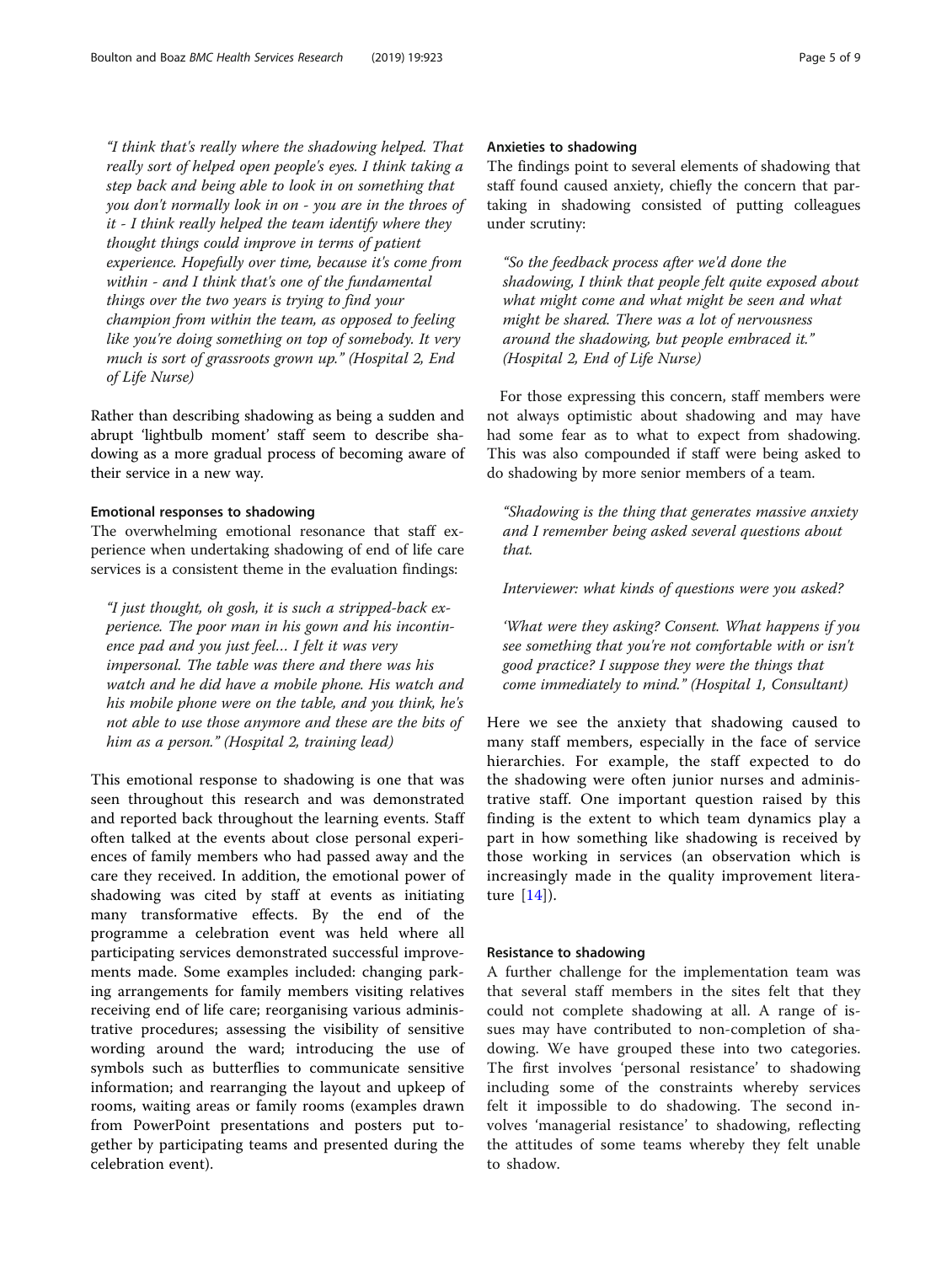# Personal resistance

In terms of personal resistance to shadowing, some staff members felt that it would not be practical for them to go out and complete shadowing:

"Well, very early on we were talking about end-oflife care for people who lived complex lives, so we were talking about people with substance misuse issues, that might be homeless, that might be in and out of street homelessness as well as the hostel system. We felt that there was a range of challenges to our project around our personal safety, if we were shadowing people in some of those environments if they were drinking and drugging. I think we spent a lot of time, didn't we, going I'm not sure how helpful that would be, sitting on the street with street drinkers, having a shadowing experience, because we weren't focused in a hospital environment with a clear direction…quite quickly we decided that shadowing some of those service users probably would be quite risky." (Hospital 5, Focus group participant)

This point alludes to the complexity of shadowing and staff reluctance to try it. The way it is presented here is that the service would find it impractical to carry out the shadowing exercise. In addition to safety aspects, there was a concern that some of the service users may not feel comfortable with being observed (although for those who tried shadowing this assumption was found to be largely unfounded). The programme team acknowledged the difficulties with this service user group, but felt that there would be opportunities (for example when service users came for consultations) for staff to try shadowing. At the learning events the teams heard from previous sites where shadowing had been undertaken and were given an opportunity to work through how they might use shadowing in their setting. At one such event, a participant from an earlier PFCC cohort who had not done shadowing reflected that, seeing how others had successfully conducted shadowing in end of life care, her team had perhaps not been sufficiently open to trying the approach, assuming it would be too difficult in end of life care. She reflected that, if she had another opportunity she would try harder to include shadowing in improvement work. Introducing shadowing for some services can involve a process of adaptation and there continued to be a tension between the ways in which shadowing was presented as achievable and essential to the approach, and the ways services might need to adapt shadowing in order to be culturally, socially or politically acceptable.

The second category links to this point by suggesting not only that staff may find shadowing impractical, but also that managerial staff might demonstrate deeper resistance to undertaking shadowing. For example, at one site the team described their decision not to shadow:

'We didn't do any shadowing, we were very clear that we don't think that for us that would be an appropriate thing to do at the time. We'd looked at it and we looked at it quite seriously, but for us, shadowing end-of-life patients, and for us a lot of our patients choose to come to die in our service because we have known them for a very, very long period of time. We're a regional service, tertiary referral service, some of our patients travel quite a long distance to come to us after their families and we didn't feel it would be appropriate to put this added thing on to the families.' (Hospital 3, Matron)

This quote again highlights the difficulties around shadowing, particularly in contexts where staff have a strong feeling that they know their patients well and already have a good understanding of what they need in terms of service improvement. The perception of shadowing as an 'added thing' or burden for patients was not supported at other sites where shadowing was undertaken with patients. The concern is that in some cases staff may be missing an opportunity to see their services 'afresh' through shadowing and to challenge their perceptions with regard to what was best for the patients and what might be the more critical improvement priorities.

What is developed further here however, is the concern amongst many participants about the impact that shadowing can have upon services. Not only is shadowing a concern for those planning it, but also those being observed and those called to do it. The introductory booklet given out to participating service teams at the beginning of the programme clearly states that in order to ensure that an observation doesn't "feel threatening and judgemental" care must be taken when carrying out shadowing ('Phase 2 Booklet' PoC learning resource). The message can get lost once teams begin to plan the logistics or carry out the observation. Shadowing in this context takes on an extra dimension of highlighting ethically charged and sensitive areas of the services seeking to use it as a tool.

As a result, despite the emphasis on shadowing in the programme materials, training sessions and support visits and calls, in both the first phase and the second phase of the research several sites had not completed any shadowing activities and many of the sites that had completed shadowing had done so partially with the task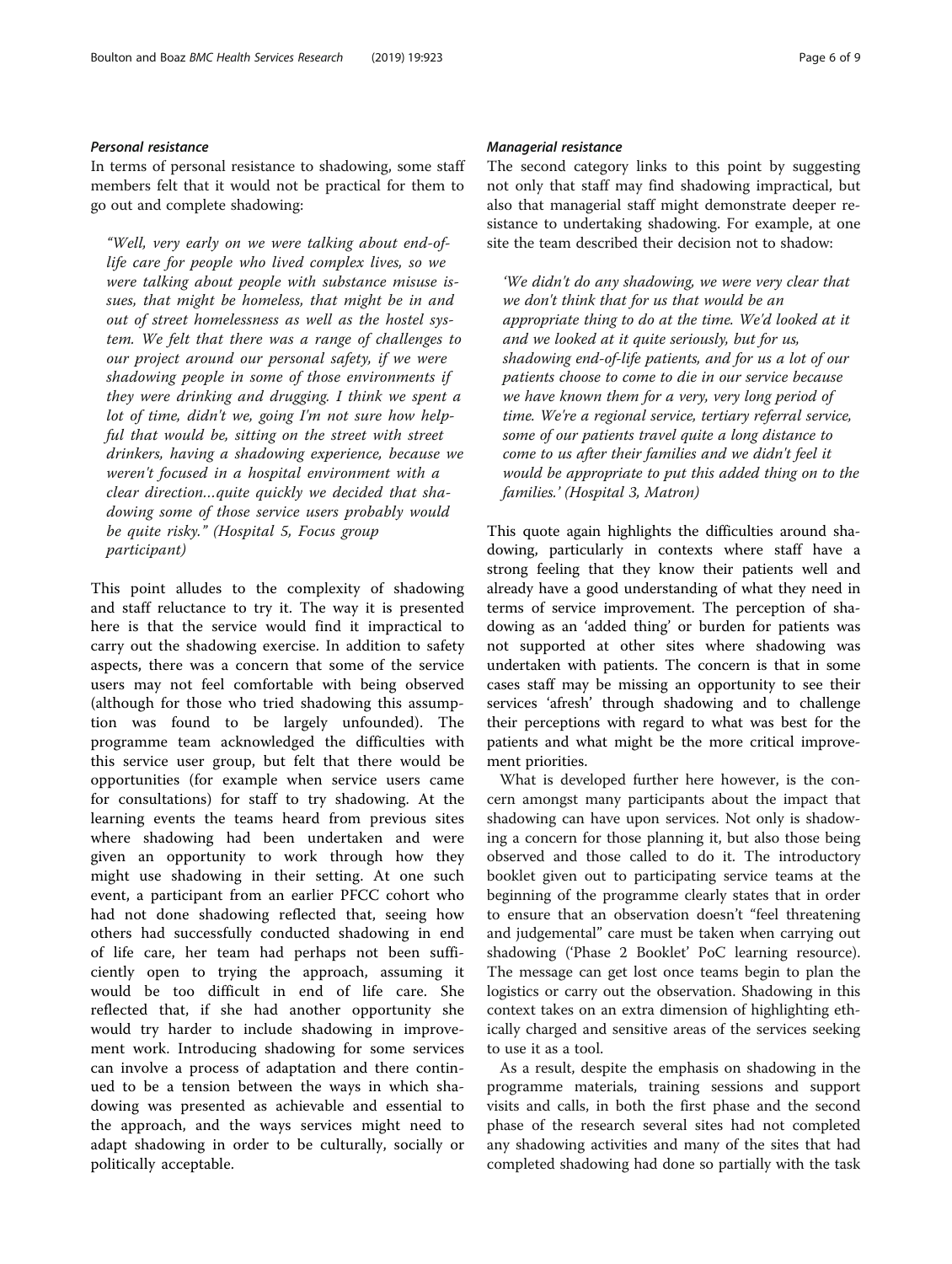# **Discussion**

It can be argued that the emotional impact of observing services from the perspective of the patient makes shadowing a powerful mechanism for service improvement [[15\]](#page-8-0) and a range of examples were shared at the celebration event. However, our findings suggest that asking staff to use PFCC style shadowing may also intensify the experience of providing end of life services and therefore constitute staff fulfilling a form of 'emotional labour'. Through carrying out the PFCC in end of life care, staff may be being asked to face death in ways in which they may not feel comfortable. Improvements may ask staff to confront head on the emotional dissonance of providing care in the circumstances end of life care requires [[16\]](#page-8-0). This may therefore result in the kinds of resistance and anxiety seen in the data  $[17–19]$  $[17–19]$  $[17–19]$ . The success of PFCC therefore, may be linked with how well staff members administering care are provisioned to deal with the emotional impact of shadowing. As a result, facilitating improvement in these cases may lie in finding ways to assess and increase the extent of emotional support available for staff in certain services [[20](#page-8-0)].

Furthermore, some service staff seem to be more actively encouraged to carry out shadowing than others. Those asked to do shadowing exercises may not be in as much of a position to enact the required changes as others, and this may exacerbate the feeling of powerlessness amongst individuals in the organisation in terms of the ability to act on what they see  $[21]$  $[21]$ . Therefore, shadowing needs to take account of service structures and place a high priority on shadowing being taken on as a whole 'team effort' in accordance with existing team hierarchies. What makes matters worse is that the sensitivity of staff disclosure and the access limitations of the researcher make the full extent that this as an issue is difficult to assess. This reflects more broadly the dynamics of services dealing with this area and any analysis therefore should have an understanding of the sensitivity of delivering end of life care services.

Shadowing cannot be considered as a tool that is socially, politically or culturally neutral. The deployment of shadowing in services can have unforeseen additional consequences to those intended in the programme materials. It has long been held that hospital structures can play a role in the defence of staff from occupational anxieties [[22\]](#page-8-0). A certain amount of social, political and cultural work had to be carried out by teams to set up, maintain, and ensure services were shadowed successfully. Many varied social, cultural and political attitudes to shadowing were found among services: some staff felt surveyed or scrutinised by being shadowed by colleagues, whilst others reacted to shadowing as if it were thrust upon them, leading us to question the extent to which shadowing could have been delegated to some staff according to how services were structured [\[23](#page-8-0)]. There was also an issue with some teams finding it hard to shadow because of the sensitive nature of their service (in this case community home visiting and with drug and alcohol service users). This suggests that shadowing may be difficult for some services to implement, and that shadowing may have some unforeseen social, political or cultural consequences. Therefore, the emotional impact of undertaking PFCC should be considered as part of planning and capacity building. Furthermore, the PFCC methodology should not be automatically considered to be universally applicable to all services.

# Conclusions

Many teams talked favourably of their experience of participating in the PFCC programme and gave examples of the transformative impact of the programme, particularly in terms of bringing the patient experience to the fore. What has been of concern to the research team has been the ways that the results demonstrated by shadowing in improving the quality of end of life care may be at odds with the unforeseen consequences witnessed amongst the services it was applied to during the course of the programme. The analysis has sought to disentangle issues around shadowing articulated by study participants. A key explanation given by participants for this variability was the emotional labour required to undertake the patient shadowing element of PFCC, particularly in a sensitive area of service delivery such as end of life care. Even though it is an intended consequence of shadowing to instil an emotional response to participants, there was also potential for PFCC activities to intensify the strain upon staff, particularly those at lower levels of care service hierarchies. This emphasises the importance of organisational support for staff wellbeing when carrying out service improvements in this way. The PFCC as applied to end of life care highlights the role that reconnecting with patient experience can play in service improvement for high priority areas in the NHS (NHS [\[24](#page-8-0)]). However, one of the reasons end of life care is a priority is due to its sensitivity, which means that improvement programmes for end of life care are potentially amongst the most difficult to carry out. As a result, while emotional responses can trigger a drive towards improvement, they can also be experienced as emotionally laborious, particularly for more junior staff within the healthcare workforce.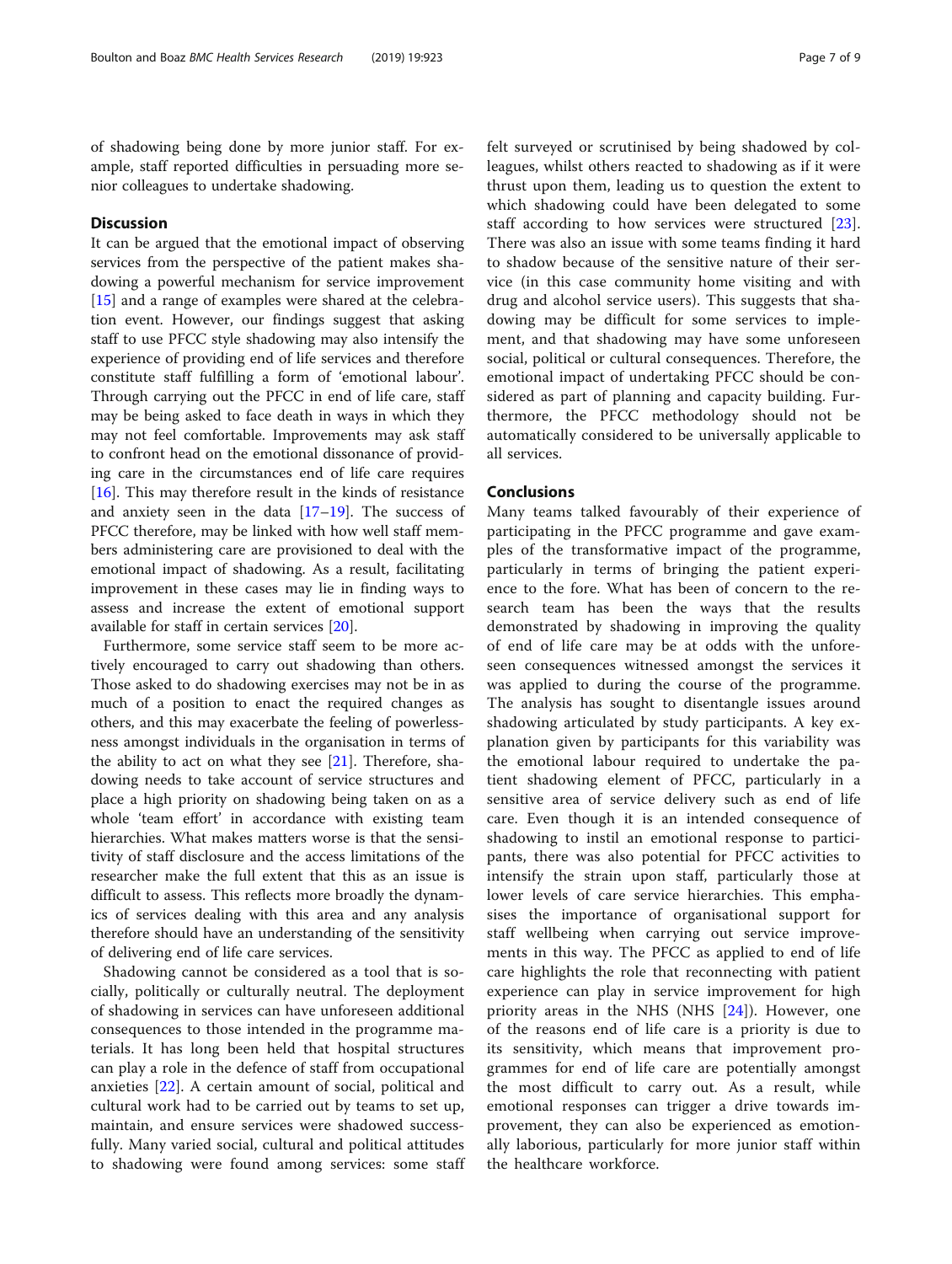# <span id="page-7-0"></span>Appendix

Table 1 Data collection methods

| Methods                                                                                                 | Data collected                                                                                                                                                                                                                                                    |
|---------------------------------------------------------------------------------------------------------|-------------------------------------------------------------------------------------------------------------------------------------------------------------------------------------------------------------------------------------------------------------------|
| Oualitative interviews with staff Phase one sites<br>Total number of interviews 17<br>Number of sites 4 | Visits completed to two sites (including 16 face to face interviews)<br>One site telephone interview<br>One site no response (data drawn from interviews with Point of Care<br>Foundation team and documents)                                                     |
| Observations of events<br>Total number of events observed 12                                            | Observations of all learning events in phase 1 (8 observations)<br>Observation of celebration events (2 observations)<br>Observation of events for scale up sites (2 observations)                                                                                |
| Qualitative interviews with four remaining sites                                                        | Telephone interviews with all sites (4 interviews)                                                                                                                                                                                                                |
| Focus groups with sites                                                                                 | One focus group completed, One teleconference call                                                                                                                                                                                                                |
| Document review                                                                                         | Over 700 documents in the database, documenting all stages of the<br>program, Sorted in to the batches of: key correspondences, program<br>set up, financing, administration, application processes, training<br>resources, performance and program outcome data. |
| Patient accounts                                                                                        | 1 completed                                                                                                                                                                                                                                                       |
| Interviews with coaches involved in scale up phase                                                      | 5 telephone interviews                                                                                                                                                                                                                                            |
| Observations of scale up phase site visits                                                              | 1 completed                                                                                                                                                                                                                                                       |
| Interviews with staff at the scale up phase sites                                                       | 4 telephone interviews, 2 informal interviews                                                                                                                                                                                                                     |
| Interviews with Point of Care Foundation PFCC team                                                      | 4 completed                                                                                                                                                                                                                                                       |

#### Supplementary information

Supplementary information accompanies this paper at [https://doi.org/10.](https://doi.org/10.1186/s12913-019-4762-1) [1186/s12913-019-4762-1.](https://doi.org/10.1186/s12913-019-4762-1)

Additional file 1. Interview schedule.

Additional file 2. Focus group schedule.

### Abbreviations

PFCC: Patient and Family Centred Care; PoCF: Point of Care Foundation

#### Acknowledgements

We gratefully acknowledge the contribution of all members of the Point of Care Foundation, the Health Foundation, and the evaluation steering group who helped to shape this project.

#### Authors' contributions

AB made substantive intellectual contributions to the conception and design of the work; the acquisition, analysis, and interpretation of data; and have drafted the work and substantively revised it. RB also made substantive intellectual contributions to the conception and design of the work; the acquisition, analysis, and interpretation of data; and have drafted the work and substantively revised it. All authors have read and approved the final manuscript.

#### Funding

This study was funded by The Health Foundation – spreading the impact programme. The funders had no role in study design, data collection and analysis, decision to publish, or preparation of the manuscript.

#### Availability of data and materials

Due to the sensitivity of the data and ethical obligations study data is not generally available to people outside the evaluation team.

#### Ethics approval and consent to participate

This project was ethically approved by London - Surrey Borders Research Ethics Committee, (16/LO/2197) on 01 March 2017. The project's IRAS ID is 219263. All participants provide written informed consent before participation and gave their consent for direct quotes from their interviews to be published in this manuscript.

# Consent for publication

Not applicable.

#### Competing interests

The authors have no competing interests.

Received: 20 June 2019 Accepted: 20 November 2019 Published online: 02 December 2019

#### References

- 1. DiGioia, A.M., Greenhouse, P.K., Chermak, T., Hayden, M.A., 2015. A case for integrating the patient and family centered care methodology and practice in lean healthcare organizations. Healthcare 3, 225–230. https://doi.org/ <https://doi.org/10.1016/j.hjdsi.2015.03.001>.
- 2. DiGioia, Lorenz, Greenhouse, Bertoty, Rocks, 2010. A patient-centered model to improve metrics without cost increase: viewing all care through the eyes of patients and families. J. Nurs. Adm. 40, 540–546.
- 3. Palliative N, End of Life Care Partnership. Ambitions for Palliative and end of life care: a national framework for local action 2015–2020. London: NHS England; 2015.
- 4. Neuberger G, Aaronovitch H, Bonser P, Charlesworth-Smith J, Cox W. Independent review of the Liverpool care pathway: more care. UK Gov: Less Pathway; 2013.
- 5. Exley, C., 2004. Review article: the sociology of dying, death and bereavement. Sociol Health Illn 26, 110–122. https://doi.org[/https://doi.org/](https://doi.org/10.1111/j.1467-9566.2004.00382.x) [10.1111/j.1467-9566.2004.00382.x](https://doi.org/10.1111/j.1467-9566.2004.00382.x).
- 6. Willmott, H., 2000. Death. So what? Sociology, sequestration and emancipation. Sociol Rev 48, 649–665. https://doi.org/[https://doi.org/10.](https://doi.org/10.1111/1467-954X.00237) [1111/1467-954X.00237.](https://doi.org/10.1111/1467-954X.00237)
- 7. Chochinov HM. Dying, dignity, and new horizons in palliative end-of-life care. CA Cancer J Clin. 2006;56:84–105.
- 8. Hospice Friendly Hospitals Programme, 2013. End of life care and supporting staff: a literature review. Irish Hospice Foundation.
- 9. Woo JA, Maytal G, Stern TA. Clinical challenges to the delivery of end-of-life care. Prim Care Companion J Clin Psychiatry. 2006;8:367–72.
- 10. Chung, Y.-J., Jung, W.-C., Kim, H., Cho, S.-S., 2017. Association of Emotional Labor and Occupational Stressors with depressive symptoms among women sales Workers at a Clothing Shopping Mall in the Republic of Korea: a cross-sectional study. Int J Environ Res Public Health 14. https://doi.org/ <https://doi.org/10.3390/ijerph14121440>.